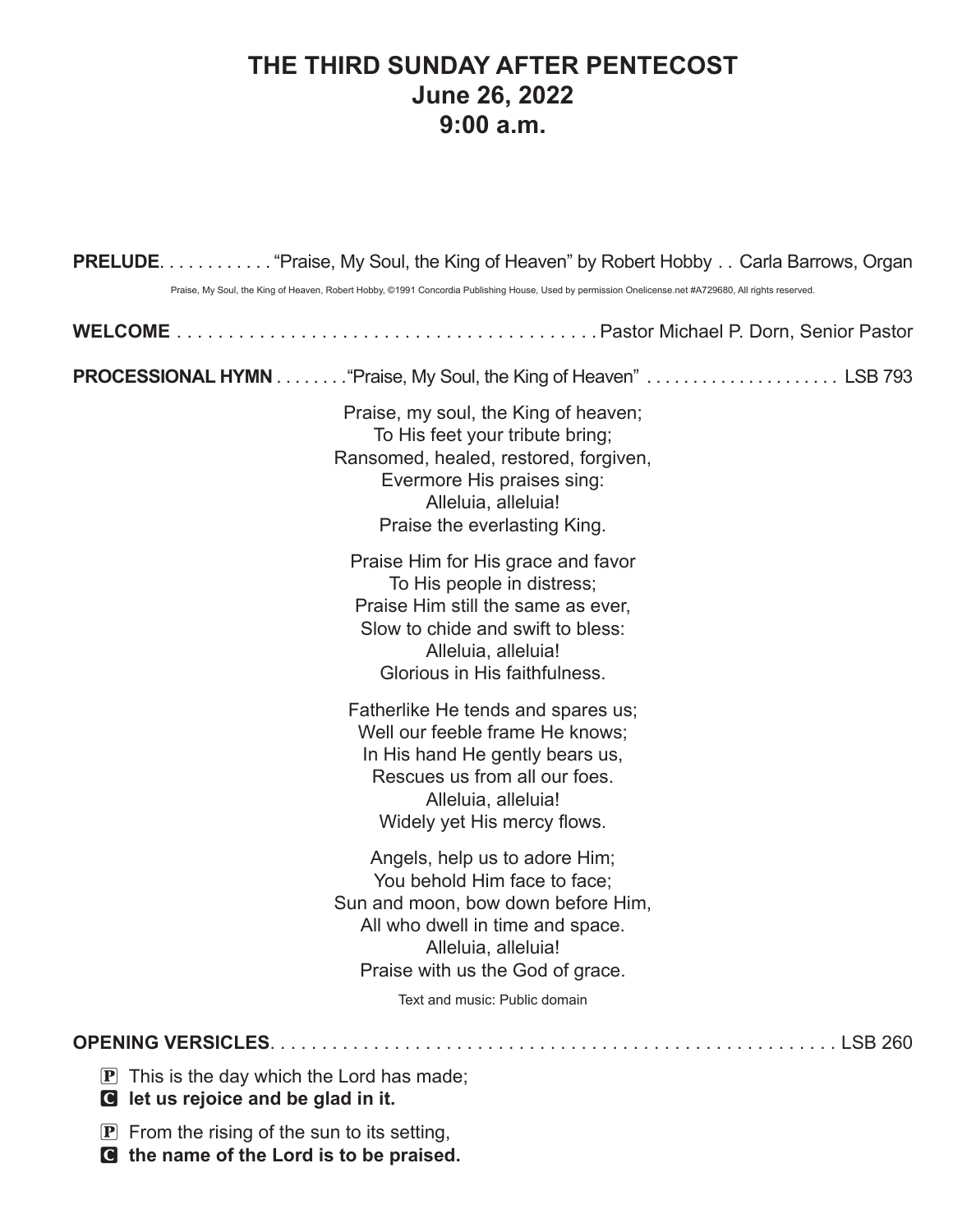- $\mathbf{P}$  Better is one day in Your courts than a thousand elsewhere;
- C **I would rather be a doorkeeper in the house of my God than dwell in the tents of the wicked.**
- P Make me to know Your ways, O Lord.
- C **Teach me Your paths.**
- $\overline{P}$  Sanctify us in Your truth.
- C **Your Word is truth.**
- $\bf{P}$  From the rising of the sun to its setting,
- C **the name of the Lord is to be praised.**
- C **Glory be to the Father and to the Son and to the Holy Spirit; as it was in the beginning, is now, and will be forever. Amen.**

### **LUTHER'S MORNING PRAYER** . . . . . . . . . . . . ................................... LSB 266

C **I thank You, my heavenly Father, through Jesus Christ, Your dear Son, that You have kept me this night from all harm and danger; and I pray that You would keep me this day also from sin and every evil, that all my doings and life may please You. For into Your hands I commend myself, my body and soul, and all things. Let Your holy angel be with me, that the evil foe may have no power over me. Amen.**

### **OLD TESTAMENT CANTICLE** . . . . . . . . . . . . . . ................................... LSB 261

**People: The Lord God is my strength and my song, and He has become my salvation.**

**Cantor:** *With joy will you draw water from the wells of salvation. And you will say in that day: "Give thanks to the Lord, call upon His name, make known His deeds among the peoples, proclaim that His name is exalted."*

### **People: The Lord God is my strength and my song, and He has become my salvation.**

**Cantor:** *Sing praises to the Lord, for He has done gloriously; let this be made known in all the earth. Shout, and sing for joy, O inhabitants of Zion, for great in your midst is the Holy One of Israel.*

### **People: The Lord God is my strength and my song, and He has become my salvation.**

**Cantor:** *Glory be to the Father and to the Son and to the Holy Spirit; as it was in the beginning, is now, and will be forever. Amen.*

### **People: The Lord God is my strength and my song, and He has become my salvation.**

### **OLD TESTAMENT READING** . . . . . . . . . . . . . . . ............................ 1 Kings 19:9b-21

- $\mathbb{R}$  The Old Testament Reading is from the 19<sup>th</sup> Chapter of 1<sup>st</sup> Kings.
- $\mathbb{R}$  <sup>9b</sup>Behold, the word of the Lord came to [Elijah], and He said to him, "What are you doing here, Elijah?" 10He said, "I have been very jealous for the Lord, the God of hosts. For the people of Israel have forsaken Your covenant, thrown down Your altars, and killed Your prophets with the sword, and I, even I only, am left, and they seek my life, to take it away." <sup>11</sup>And He said, "Go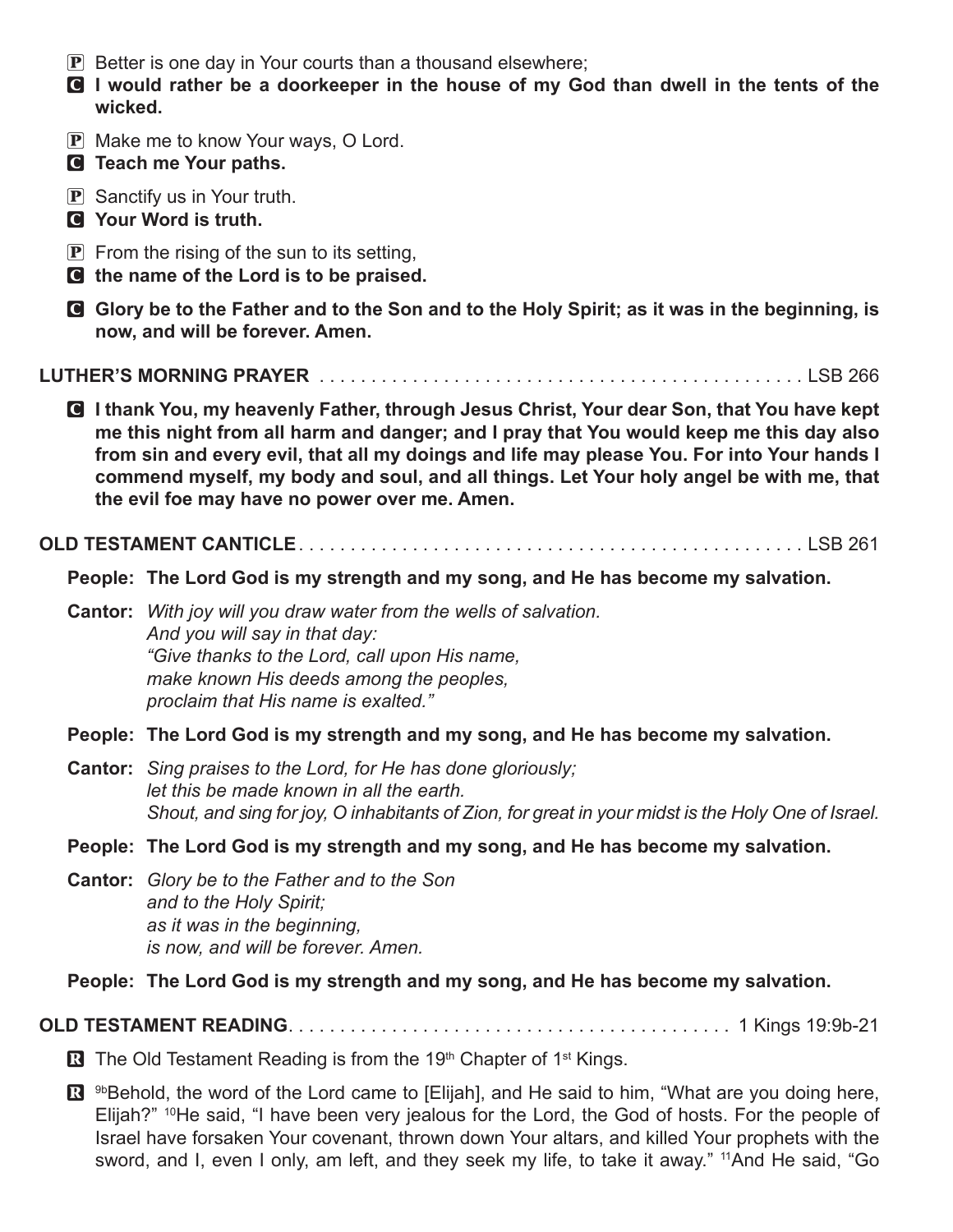out and stand on the mount before the Lord." And behold, the Lord passed by, and a great and strong wind tore the mountains and broke in pieces the rocks before the Lord, but the Lord was not in the wind. And after the wind an earthquake, but the Lord was not in the earthquake.  $^{12}$ And after the earthquake a fire, but the Lord was not in the fire. And after the fire the sound of a low whisper. <sup>13</sup>And when Elijah heard it, he wrapped his face in his cloak and went out and stood at the entrance of the cave. And behold, there came a voice to him and said, "What are you doing here, Elijah?" <sup>14</sup>He said, "I have been very jealous for the Lord, the God of hosts. For the people of Israel have forsaken Your covenant, thrown down Your altars, and killed Your prophets with the sword, and I, even I only, am left, and they seek my life, to take it away." 15And the Lord said to him, "Go, return on your way to the wilderness of Damascus. And when you arrive, you shall anoint Hazael to be king over Syria. <sup>16</sup>And Jehu the son of Nimshi you shall anoint to be king over Israel, and Elisha the son of Shaphat of Abel-meholah you shall anoint to be prophet in your place. 17And the one who escapes from the sword of Hazael shall Jehu put to death, and the one who escapes from the sword of Jehu shall Elisha put to death. <sup>18</sup>Yet I will leave seven thousand in Israel, all the knees that have not bowed to Baal, and every mouth that has not kissed him."

<sup>19</sup>So he departed from there and found Elisha the son of Shaphat, who was plowing with twelve yoke of oxen in front of him, and he was with the twelfth. Elijah passed by him and cast his cloak upon him. 20And he left the oxen and ran after Elijah and said, "Let me kiss my father and my mother, and then I will follow you." And he said to him, "Go back again, for what have I done to you?" 21And he returned from following him and took the yoke of oxen and sacrificed them and boiled their flesh with the yokes of the oxen and gave it to the people, and they ate. Then he arose and went after Elijah and assisted him. (ESV)

- R This is the Word of the Lord.
- C **Thanks be to God.**

### **EPISTLE READING** . . . . . . . . . . . . . . . . . . . . . . ..........................Galatians 5:1, 13-25

R The Old Testament Reading is from the 19<sup>th</sup> Chapter of 1<sup>st</sup> Kings.

R <sup>1</sup> For freedom Christ has set us free; stand firm therefore, and do not submit again to a yoke of slavery.

<sup>13</sup>For you were called to freedom, brothers. Only do not use your freedom as an opportunity for the flesh, but through love serve one another. <sup>14</sup>For the whole law is fulfilled in one word: "You shall love your neighbor as yourself." <sup>15</sup>But if you bite and devour one another, watch out that you are not consumed by one another.

 $16$ But I say, walk by the Spirit, and you will not gratify the desires of the flesh.  $17$  For the desires of the flesh are against the Spirit, and the desires of the Spirit are against the flesh, for these are opposed to each other, to keep you from doing the things you want to do.  $^{18}$ But if you are led by the Spirit, you are not under the law. <sup>19</sup>Now the works of the flesh are evident: sexual immorality, impurity, sensuality, <sup>20</sup>idolatry, sorcery, enmity, strife, jealousy, fits of anger, rivalries, dissensions, divisions, 21envy, drunkenness, orgies, and things like these. I warn you, as I warned you before, that those who do such things will not inherit the kingdom of God. <sup>22</sup>But the fruit of the Spirit is love, joy, peace, patience, kindness, goodness, faithfulness, <sup>23</sup>gentleness, self-control; against such things there is no law. <sup>24</sup>And those who belong to Christ Jesus have crucified the flesh with its passions and desires.

25If we live by the Spirit, let us also walk by the Spirit. (ESV)

- R This is the Word of the Lord.
- C **Thanks be to God.**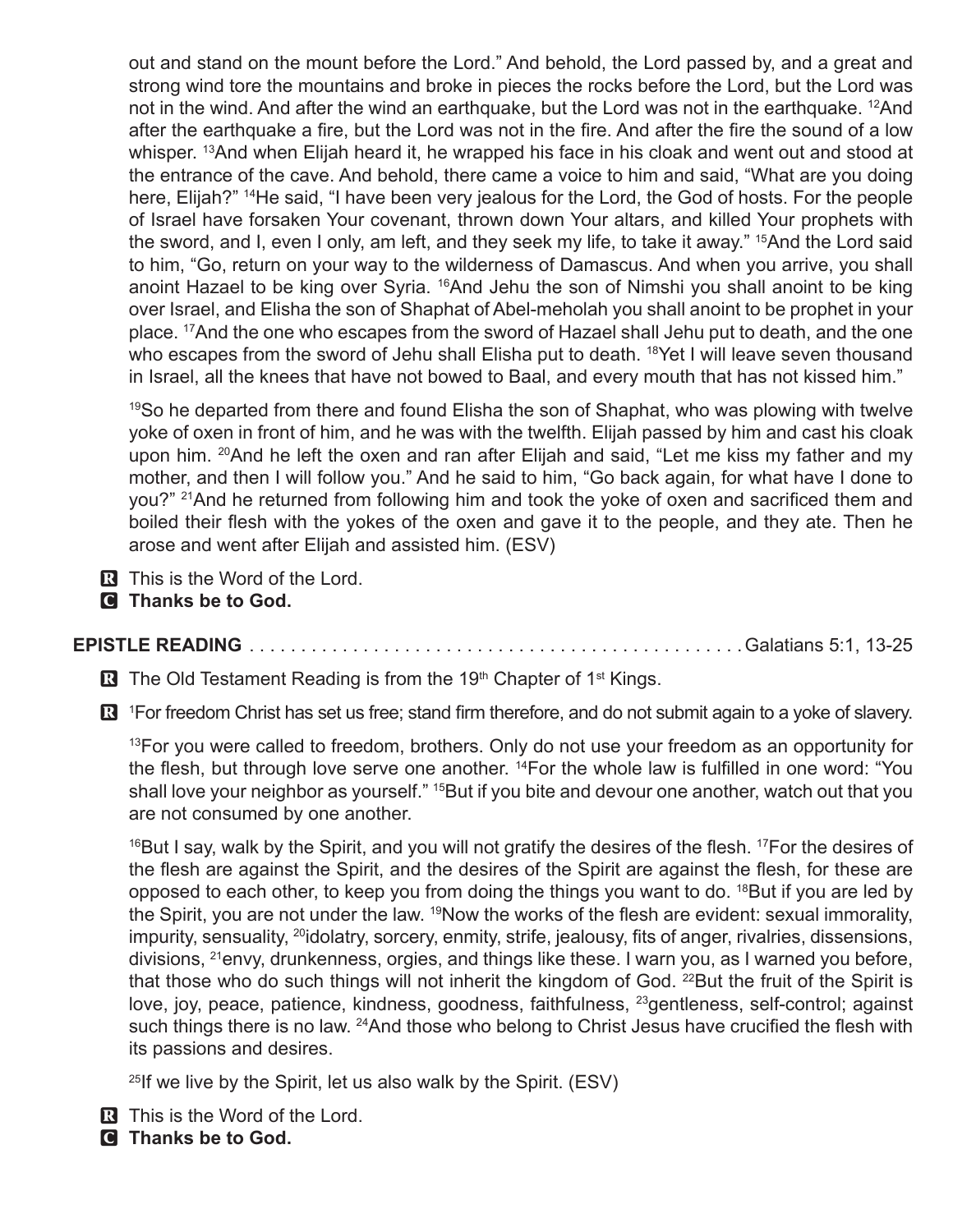**HOLY GOSPEL** . . . . . . . . . . . . . . . . . . . . . . . . . . ............................... Luke 9:51-62

- $\mathbf{P}$  The Holy Gospel according to St. Luke, the 9<sup>th</sup> Chapter.
- C **Glory to You, O Lord.**
- $\mathbb{P}$  <sup>51</sup>When the days drew near for [Jesus] to be taken up, He set His face to go to Jerusalem. <sup>52</sup>And He sent messengers ahead of Him, who went and entered a village of the Samaritans, to make preparations for Him.

53But the people did not receive Him, because His face was set toward Jerusalem. 54And when His disciples James and John saw it, they said, "Lord, do You want us to tell fire to come down from heaven and consume them?" <sup>55</sup>But He turned and rebuked them. <sup>56</sup>And they went on to another village.

<sup>57</sup>As they were going along the road, someone said to Him, "I will follow You wherever You go." 58And Jesus said to him, "Foxes have holes, and birds of the air have nests, but the Son of Man has nowhere to lay His head."

<sup>59</sup>To another He said, "Follow Me." But he said, "Lord, let me first go and bury my father." <sup>60</sup>And Jesus said to him, "Leave the dead to bury their own dead. But as for you, go and proclaim the kingdom of God."

<sup>61</sup>Yet another said, "I will follow You, Lord, but let me first say farewell to those at my home."  $62$  Jesus said to him, "No one who puts his hand to the plow and looks back is fit for the kingdom of God." (ESV)

 $\boxed{\mathbf{P}}$  This is the Gospel of the Lord.

C **Praise to You, O Christ.**

**RESPONSORY** (9:13) . . . . . . . . . . . . . . . . . . . . . ................................... LSB 263

- $\mathbf{P}$  Forever, O Lord, Your Word is firmly set in the heavens.
- C **Lord, I love the habitation of Your house and the place where Your glory dwells.**
- $\mathbf{P}$  Blessed are those who hear the Word of God and keep it.
- C **Lord, I love the habitation of Your house and the place where Your glory dwells.**
- $\mathbf{P}$  Glory be to the Father and to the Son and to the Holy Spirit.
- C **Lord, I love the habitation of Your house and the place where Your glory dwells.**

**CONFESSION OF FAITH** . . . . . . . . . . . . . . . . . . ............................. Apostles' Creed

C **I believe in God, the Father Almighty, maker of heaven and earth.**

**And in Jesus Christ, His only Son, our Lord, who was conceived by the Holy Spirit, born of the virgin Mary, suffered under Pontius Pilate, was crucified, died and was buried. He descended into hell. The third day He rose again from the dead. He ascended into heaven and sits at the right hand of God the Father Almighty. From thence He will come to judge the living and the dead.**

**I believe in the Holy Spirit, the holy Christian Church, the communion of saints, the**  forgiveness of sins, the resurrection of the body, and the life  $\pm$  everlasting. Amen.

**CHILDREN'S MESSAGE** . . . . . . . . . . . . . . . . . . .............. Matt Meier, Director of Discipleship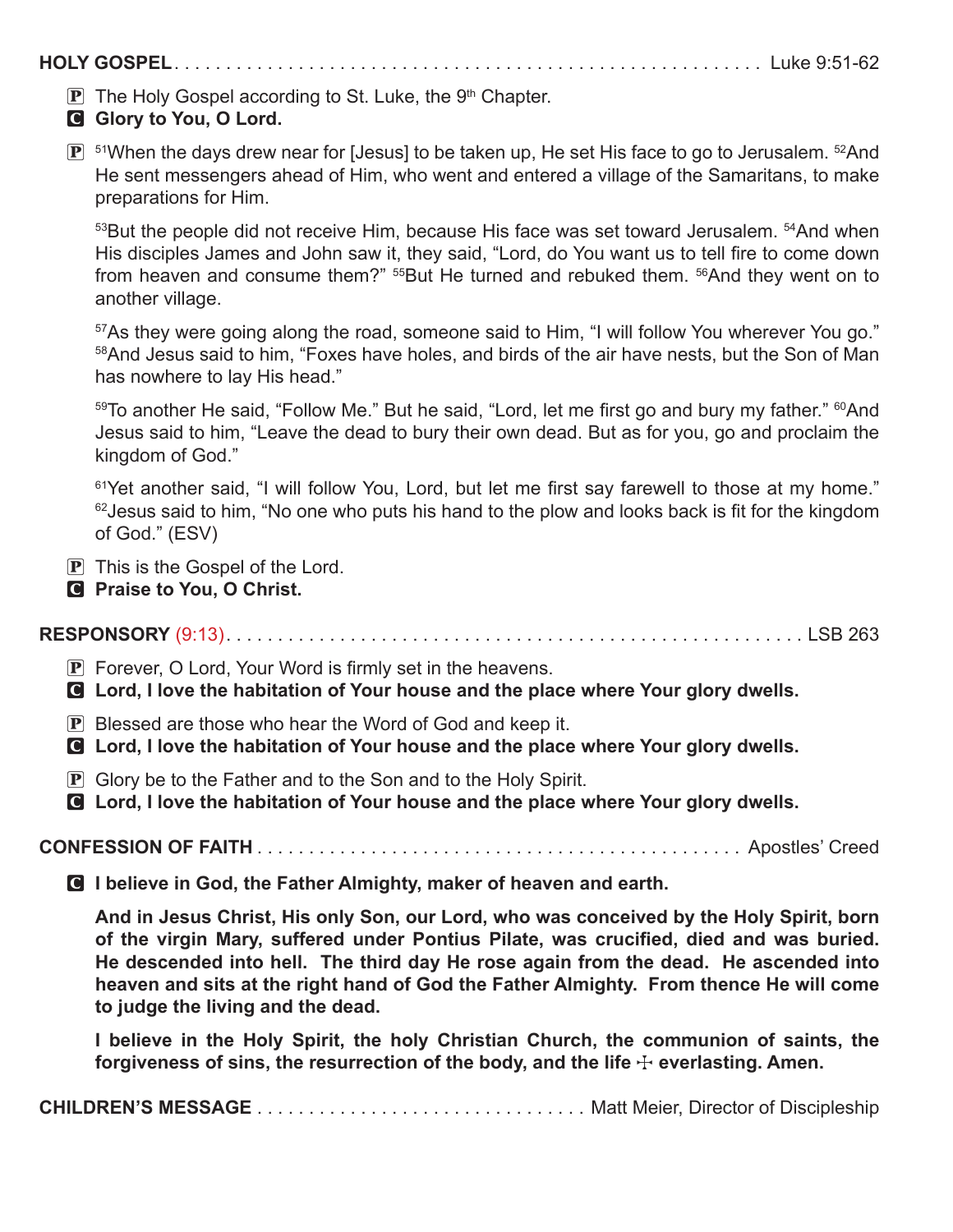| O Christ, who called the Twelve<br>To rise and follow You,<br>Forsaking old, familiar ways<br>For ventures bold and new:<br>Grant us to hear Your call<br>To risk security<br>And, bound in heart and will to You,<br>Find perfect liberty.                               |  |
|---------------------------------------------------------------------------------------------------------------------------------------------------------------------------------------------------------------------------------------------------------------------------|--|
| O Christ, who taught the Twelve<br>The truth for ages sealed,<br>Whose words and works awakened faith,<br>The ways of God revealed:<br>Instruct us now, we pray,<br>By Your empow'ring Word.<br>True teacher, be for all who seek<br>Their light, their life, their Lord. |  |
| O Christ, who led the Twelve<br>Among the desolate<br>And broke as bread of life for all<br>Your love compassionate:<br>Lead us along the ways<br>Where hope has nearly died<br>And help us climb the lonely hills<br>Where love is crucified.                            |  |
| O Christ, who sent the Twelve<br>On roads they'd never trod<br>To serve, to suffer, teach, proclaim<br>The nearer reign of God:<br>Send us on ways where faith<br>Transcends timidity,<br>Where love informs and hope sustains<br>Both life and ministry.                 |  |
| O Christ, the apostles' Lord,<br>The martyrs' strength and song,<br>The crucified and risen King<br>To whom the saints belong:<br>Though generations pass,<br>Our tribute still we bring,<br>Our hymns a sacrifice of praise,<br>Our lives an offering.                   |  |
| Text: Herman G. Stuempfle, ©1993 GIA Publications. Used by permission<br>LSBHymnLicense.net #110005139. Music: Public domain                                                                                                                                              |  |
|                                                                                                                                                                                                                                                                           |  |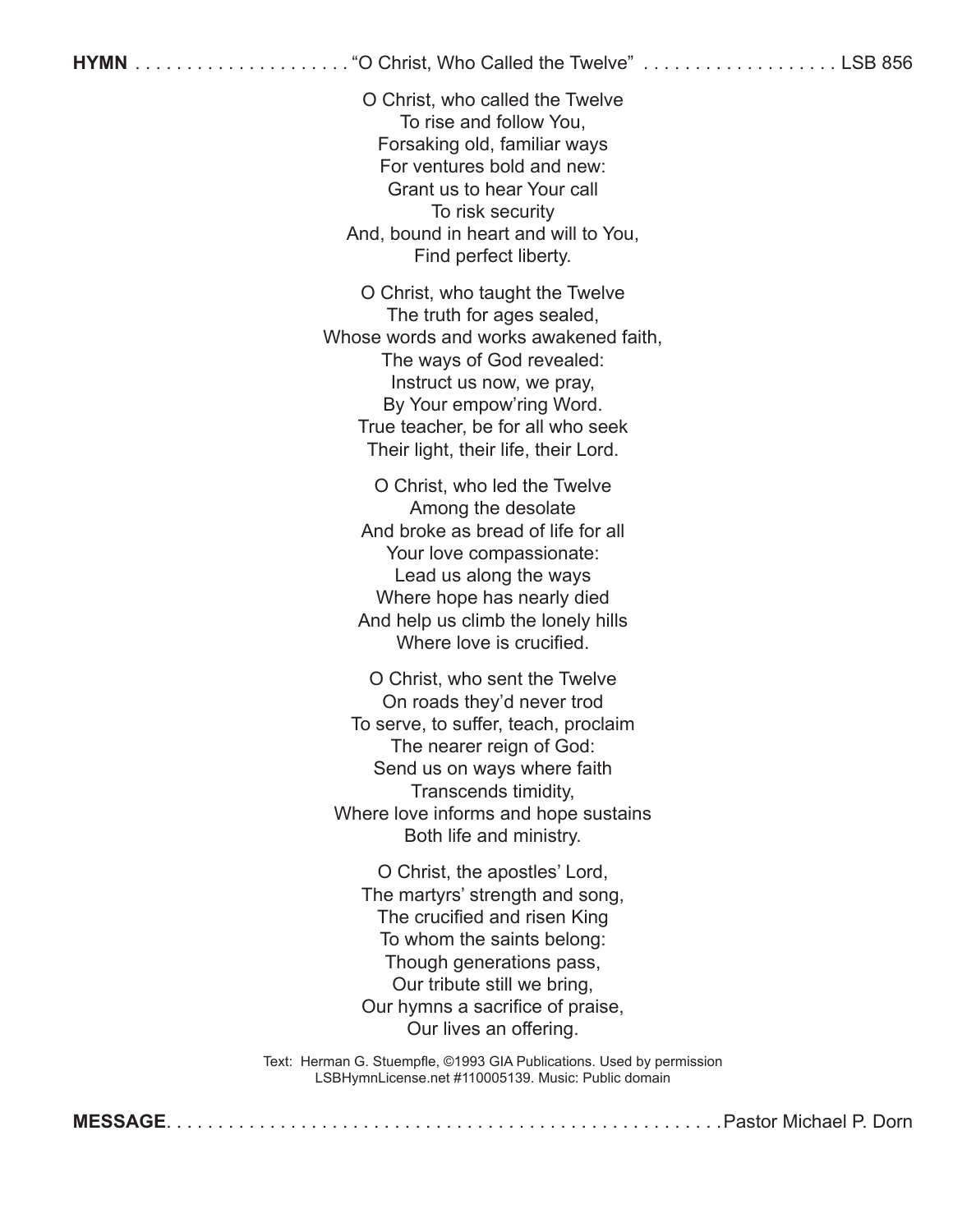#### **SENDING OF MATT MEIER**

#### **OFFERING**

*(Offerings may be submitted online to www.trinitydt.org, by mail to Trinity Downtown, 800 Houston Ave., Houston, TX 77007 or dropped off at the office, M-F, 8:30 - 2:30.)*

**MUSICAL OFFERING** . . . . "Lord, Make Me an Instrument of Thy Peace" . . Soloist - Shawn Ullmann by Jonathan Willcocks

> *Lord, make me an instrument of Thy peace; Where there is hatred, let me sow love; Where there is injury, pardon; Where there is discord, may there be union, Where there is doubt, faith; Lord, make me an instrument, Lord, make me an instrument, Lord, make me an instrument of Thy peace, Thy peace.*

> *Lord, make me an instrument of Thy peace; Where there is despair, let there be hope, Where there is darkness, light, Where there is sadness, where there is sadness, May there be joy, may there be joy. May there be joy! Joy! Lord, make me an instrument, Lord make me an instrument, Lord, make me an instrument of Thy peace, Thy peace.*

> > *May we all be in peace, peace, and only peace And may that peace come unto each of us.*

Lord, Make Me an Instrument, Jonathan Willcocks, ©2010 Oxford University Press, Used by permission, OneLicense.net #A729680, All rights reserved

**PRAYERS** . . . . . . . . . . . . . . . . . . . . . . . . . . . . . . ................................... LSB 265

- $\mathbf{P}$  In peace let us pray to the Lord:
- C **Lord, have mercy.**
- $\mathbf P$  For the gift of divine peace and of pardon, with all our heart and with all our mind, let us pray to the Lord:
- C **Lord, have mercy.**
- $\bf{P}$  For the holy Christian Church, here and scattered throughout the world, and for the proclamation of the Gospel and the calling of all to faith, let us pray to the Lord:
- C **Lord, have mercy.**
- $\mathbf{P}$  For this nation, for our cities and communities, and for the common welfare of us all, let us pray to the Lord:
- C **Lord, have mercy.**
- $\mathbf{P}$  For seasonable weather and for the fruitfulness of the earth, let us pray to the Lord:

### C **Lord, have mercy.**

- $\mathbf P$  For those who labor, for those whose work is difficult or dangerous, and for all who travel, let us pray to the Lord:
- C **Lord, have mercy.**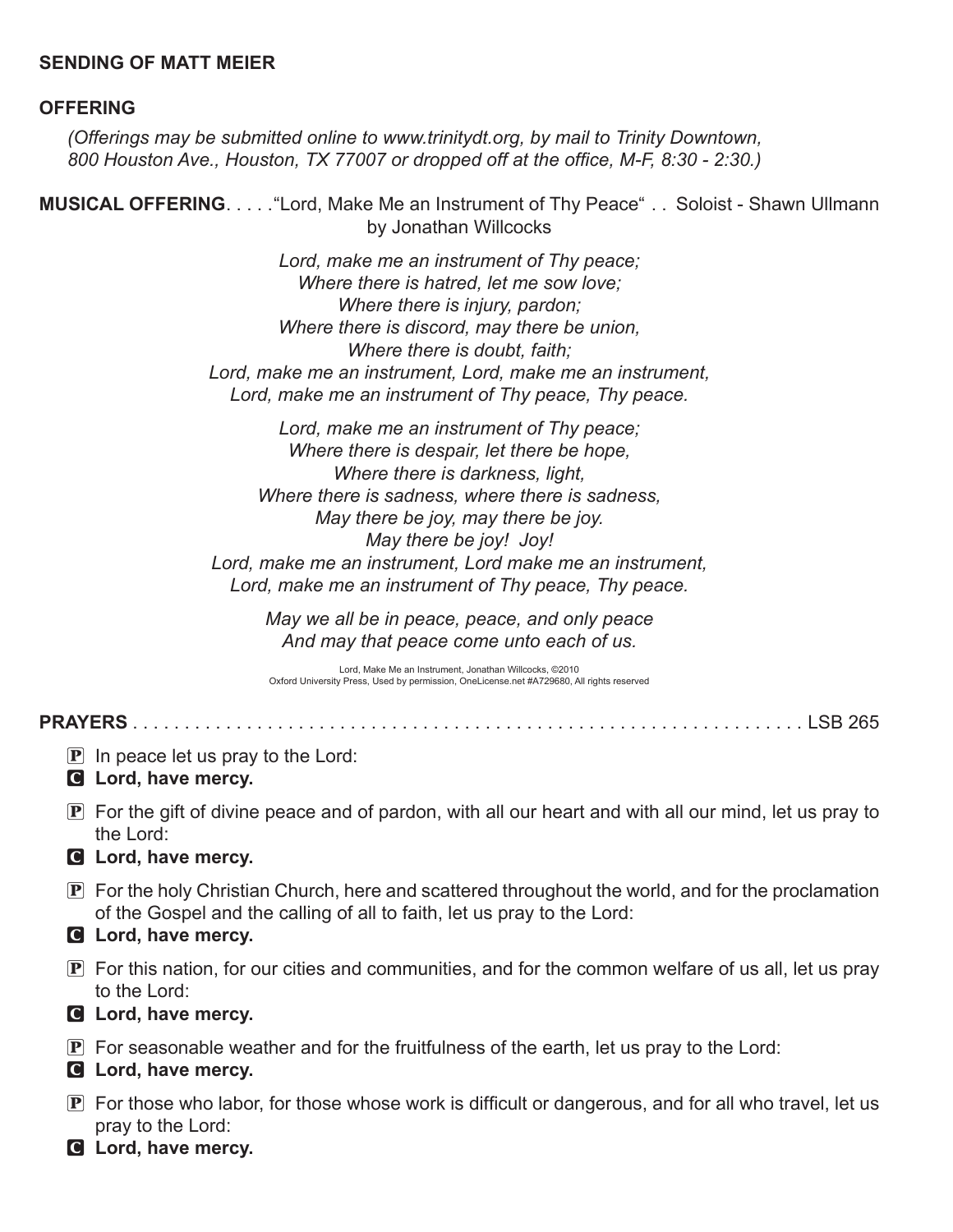- $\mathbf{P}$  For all those in need, for the hungry and homeless, for the widowed and orphaned, and for all those in prison, let us pray to the Lord:
- C **Lord, have mercy.**
- $\mathbf{P}$  For the sick and dying and for all those who care for them, let us pray to the Lord:
- C **Lord, have mercy.**
- $\mathbf{P}$  For ... [additional bids for prayer may be inserted here] ... let us pray to the Lord:
- C **Lord, have mercy.**
- $\mathbf{P}$  Finally, for these and for all our needs of body and soul, let us pray to the Lord:
- C **Lord, have mercy. Christ, have mercy. Lord, have mercy.**

## **LORD'S PRAYER**

C **Our Father who art in heaven, hallowed be Thy name, Thy kingdom come, Thy will be done on earth as it is in heaven; give us this day our daily bread; and forgive us our trespasses as we forgive those who trespass against us; and lead us not into temptation, but deliver us from evil. For Thine is the kingdom and the power and the glory forever and ever. Amen.**

**NEW TESTAMENT CANTICLE** . . . . . . . . . . . . . ................................... LSB 266

- Cantor: *Christ has been raised from the dead! Alleluia. Alleluia.*
- **People: Christ has been raised from the dead! Alleluia. Alleluia.**
- Cantor: *Christ our Passover Lamb has been sacrificed. Raised from the dead, He will never die again. Death has no more dominion over Him.*
- **People: Christ has been raised from the dead! Alleluia. Alleluia.**
- Cantor: *Dying, Christ dies to sin, once for all. Living, He lives to God. Count yourselves as dead to sin and alive to God in Christ Jesus, our Lord.*
- **People: Christ has been raised from the dead! Alleluia. Alleluia.**
- **BLESSING** . . . . . . . . . . . . . . . . . . . . . . . . . . . . . ................................... LSB 267
	- $\boxed{\mathbf{P}}$  Let us bless the Lord.
	- C **Thanks be to God.**
	- **P** The almighty and merciful Lord, the Father, the  $\pm$  Son, and the Holy Spirit, bless and preserve you.
	- C **Amen.**

**RECESSIONAL HYMN** . . . . . . . . . . . . . . . "Jesus Shall Reign" . . . . . . . . . . . . . . . . . . . . . . . . . . . . LSB 832

Jesus shall reign where'er the sun Does its successive journeys run; His kingdom stretch from shore to shore Till moons shall wax and wane no more.